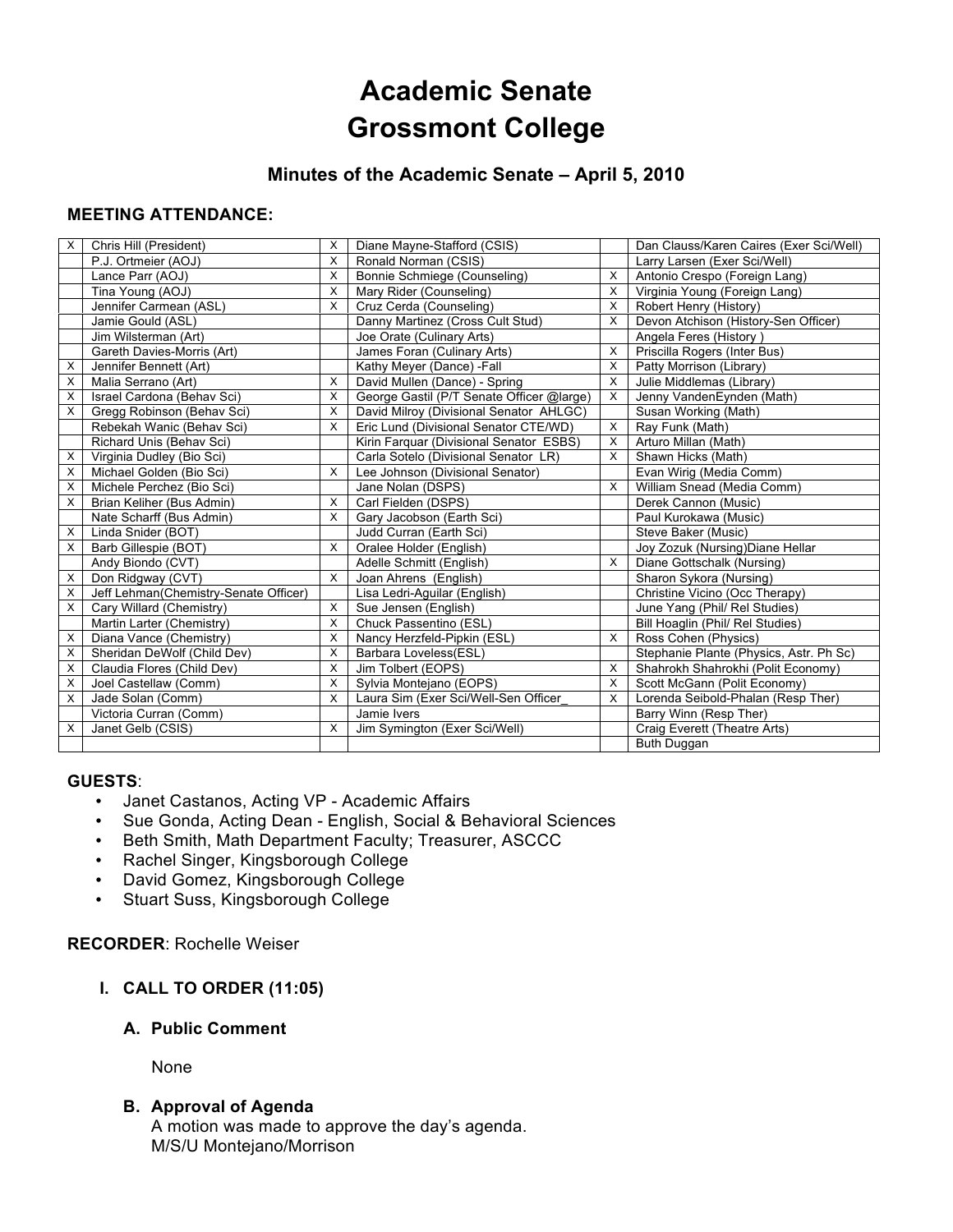#### **C. Approval of Minutes from March 15, 2010**

A motion was made to approve the minutes with corrections from the March 15, 2010. M/S/U Atchison/Holder

## **II. PRESIDENT'S REPORT**

#### **A. FIPSE Grant – Sue Jensen, Rachel Singer (Kingsborough College)**

Chris began by noting that the team from Kingsborough College was here today giving presentations regarding the Fund for the Improvement of Postsecondary Education (FIPSE) Grant and the work being done at Kingsborough College. As they were between meetings at Grossmont College they would give a brief overview of the grant. Chris then introduced Rachel Singer, David Gomez, and Stuart Suss for their presentation. David began by explaining that their team was visiting colleges throughout the United States to present the FIPSE Grant. Rachel briefly explained that Kingsborough tried to take a realistic view of the students, beyond academics, to find solutions to help students be more present in the classroom through a combination of curriculum and student support services. She then explained that the FIPSE Grant would allow Kingsborough College to partner with four other colleges to share the information and ideas that have improved their student success. When they began to rethink how to do business, Kingsborough went from being a good college to being an even better college. The team then opened the discussion for questions.

Sue will forward a copy of the grant narrative to Chris for distribution to the Senators.

#### **B. Teacher Education Project-Bill Bradley**

Chris invited Bill Bradley to speak regarding the Teacher Education Project. Chris directed the Senators to the attachment "Proposed Teacher Education Project at Grossmont College". Bill began by noting he was there to garner support for the program and would be giving a brief overview of the program. Bill noted that California was losing teachers faster than new teachers were coming into the workforce. The Teacher Education Project would allow students to gain exposure to the teaching profession and thereby potentially gain more teachers. The current Cal Teach program is privately funded, no new courses would be added, and the current courses at Grossmont would be utilized to recruit new teachers. Bill noted he already had some faculty interested in participating in a task force to review the project and asked that anyone interested in participating e-mail Chris. Chris asked that the Senators review the handout as it would explain what the task force would be covering and to please e-mail her if interested in participating.

#### **C. Academic Senate for California Community Colleges (ASCCC) Spring Plenary Session Resolutions**

Chris began by noting that a copy of the resolutions for the spring plenary had been sent to the Senators along with the meeting Agenda. She then announced the upcoming ASCCC Spring Plenary Session dates would be April 15-17. Chris then reviewed the list of resolutions to be presented at Plenary. She encouraged the Senators to contact her with input regarding the resolutions. Chris pointed out the resolutions regarding the equivalencies list and their potential impact on our Career Technical Education/Workforce faculty.

Chris then asked Beth Smith, Treasurer for the ASCCC, if there were any other resolutions she would recommend the Senators review. Beth suggested reading through the ACCJC Leadership resolution and the Transfer Degree resolutions. Beth noted that if there were resolutions not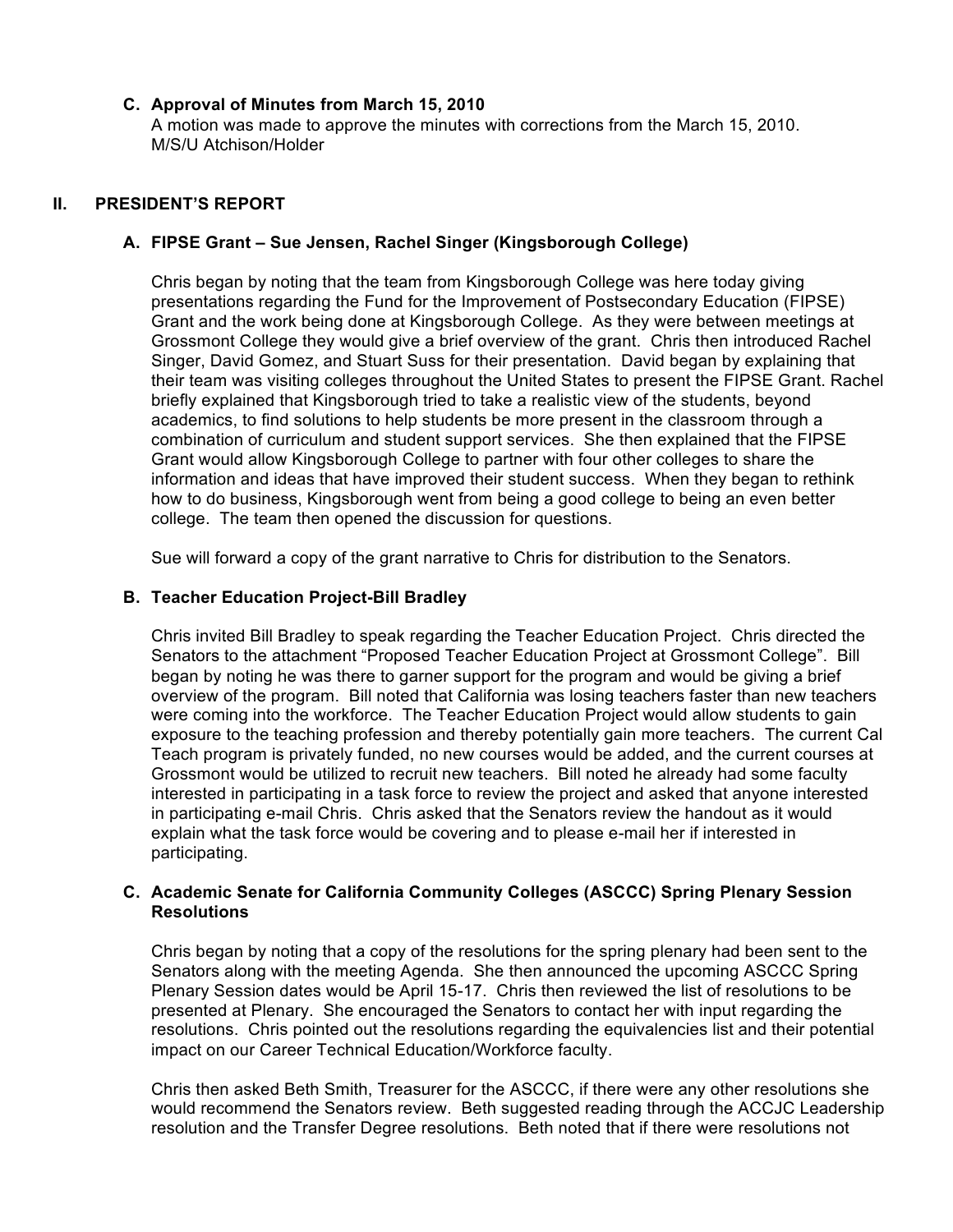already written, but Senators would like to see written, now would be the time to get them to Chris to take forward to Plenary.

#### **D. Announcements**

Chris began by noting she had been contacted this morning by faculty member Lorenda Seibold-Phalan and she was in need of support. Lorenda announced she had recently been diagnosed with breast cancer. She shared that she has had other colleagues that have had breast cancer or some other form of cancer and she asked that faculty e-mail her if they or someone they know at GC or the district has been affected by cancer as she would like to put together a support network.

Chris then reminded everyone to order their Regalia for commencement. She noted that if faculty had placed Regalia orders in the past to call ext 7668 or, if they had not, to call ext 7667. The deadline is April 16.

Chris also reminded everyone not to respond to e-mail requests for usernames or passwords; the IS department does not do that via e-mail and it opens the door for viruses and other problems.

# **III. COMMITTEE REPORTS**

None

# **IV. ACTION ITEMS**

#### **A. Committee Appointments**

Chris began by presenting the 2009-2010 Committee Appointments list. She noted one addition; Oralee Holder would be the English, Social & Behavioral Sciences representative to the Room Utilization Committee.

Chris then asked for a motion to approve the 2009-2010 Committee Appointments. M/S/U Atchison/Fielden

# **B. GC Statement of Ethical Principles**

Chris began by giving a brief history of how the statement came about and the different areas on campus that have some type of statement or code of conduct. She then noted that the Grossmont College (GC) Statement of Ethical Principles has been adopted by several groups already and was being presented to the Senate for a decision as to whether or not the Senate would like to adopt it as well. Chris noted that there would be few or no changes made, but rather just a vote to adopt it or not.

Chris asked for a motion to put the GC Statement of Ethical Principles on the table. It was noted it would appear on the website, the class schedule, etc.

All agreed to the following changes; in the 4<sup>th</sup> line to begin the sentence with "*Students, faculty, staff and administrators* are guided…." And to remove "*already"* from the sentence as well.

Chris asked for a motion to endorse the GC Statement of Ethical Principles with the noted changes.

#### M/S/U Atchison/Mayne-Stafford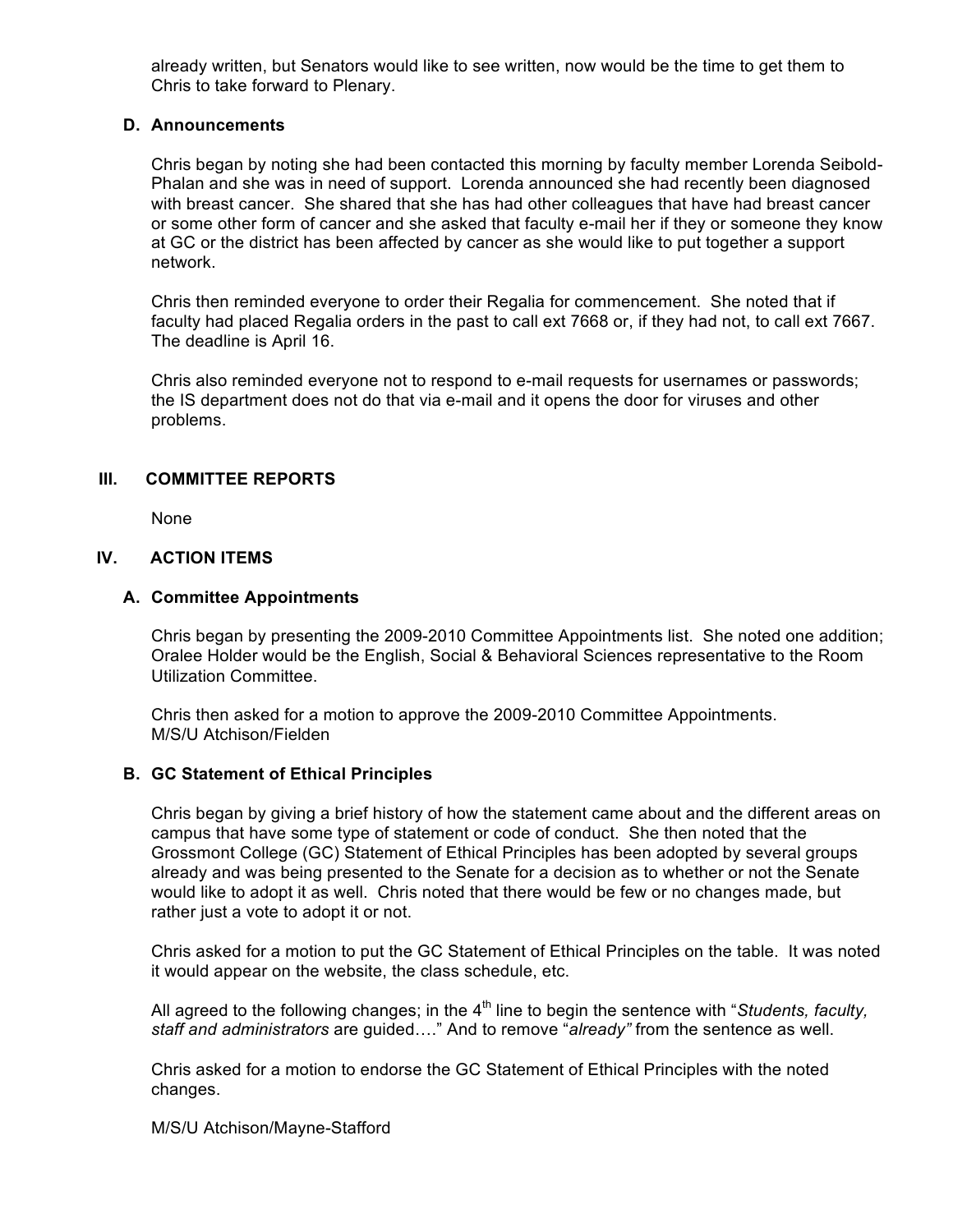# **C. Part-Time Faculty Resolution**

Chris began by reviewing the draft resolution on Part-Time Faculty Statewide Participation that was brought forward by the Academic Senate Part-Time Faculty Committee (ASPTFC). Chris noted that a resolution establishing statewide caucuses had already been approved by the ASCCC and this resolution was a nice addition to that. Beth noted that two part-time faculty member's names had been forwarded by their respective senates to run for the ASCCC Executive Committee (EC), one from Orange Coast and one from College of the Desert. Beth noted that the requirements to serve on the EC include to have either served as Senate President, been on the Senate EC, or to be forwarded by your local Senate. The addition of the part-time faculty members running was an exciting prospect for the election.

Chris then asked for a motion to put the draft resolution on the table.

Chris then opened the resolution for discussion. All agreed to make the following changes; in the 3rd "Whereas in the first sentence to read "…*faculty who teach part-time posses viewpoints, knowledge, and concerns*…." And add to the last line "…*functioning of the California Community College system;"* and to the 1<sup>st</sup> Resolved change the last line to read "...part-time faculty as a *distinct group with unique viewpoints, knowledge and concerns."*

Discussion occurred regarding the scholarship funding and Beth explained that the ASCCC currently does have some monies available to use as scholarship money for attendance at plenary, therefore some of this could be routed to part-time faculty. She noted that the ASCCC does have some fund-raising activities (i.e. the plenary session fees and some outside monies) so the money used would not come from the local colleges but from the ASCCC.

George noted that he is very excited to bring this resolution forward to plenary.

Chris then asked for a motion to approve the draft resolution with the noted changes.

M/S/U Robinson/Rogers

# **D. GCCCD Governing Board Resolution 10-011**

Chris began by noting that the Grossmont-Cuyamaca Community College (GCCCD) Governing Board adopted this resolution during their previous meeting. She then reviewed the resolution and noted it was brought to the Senate for their endorsement as well.

Chris then asked for a motion to put the resolution on the table. Chris noted the Senate would be endorsing it as written and then it would be carried forward to the Governing Board to share the Senate's endorsement.

Chris then asked for a motion to endorse the GCCCD Governing Board Resolution 10-011.

M/S/U DeWolfe/Robinson

# **V. INFORMATION ITEMS**

Chris asked that Senators please share the information items with their constituents so the items could be discussed and voted on at the next meeting.